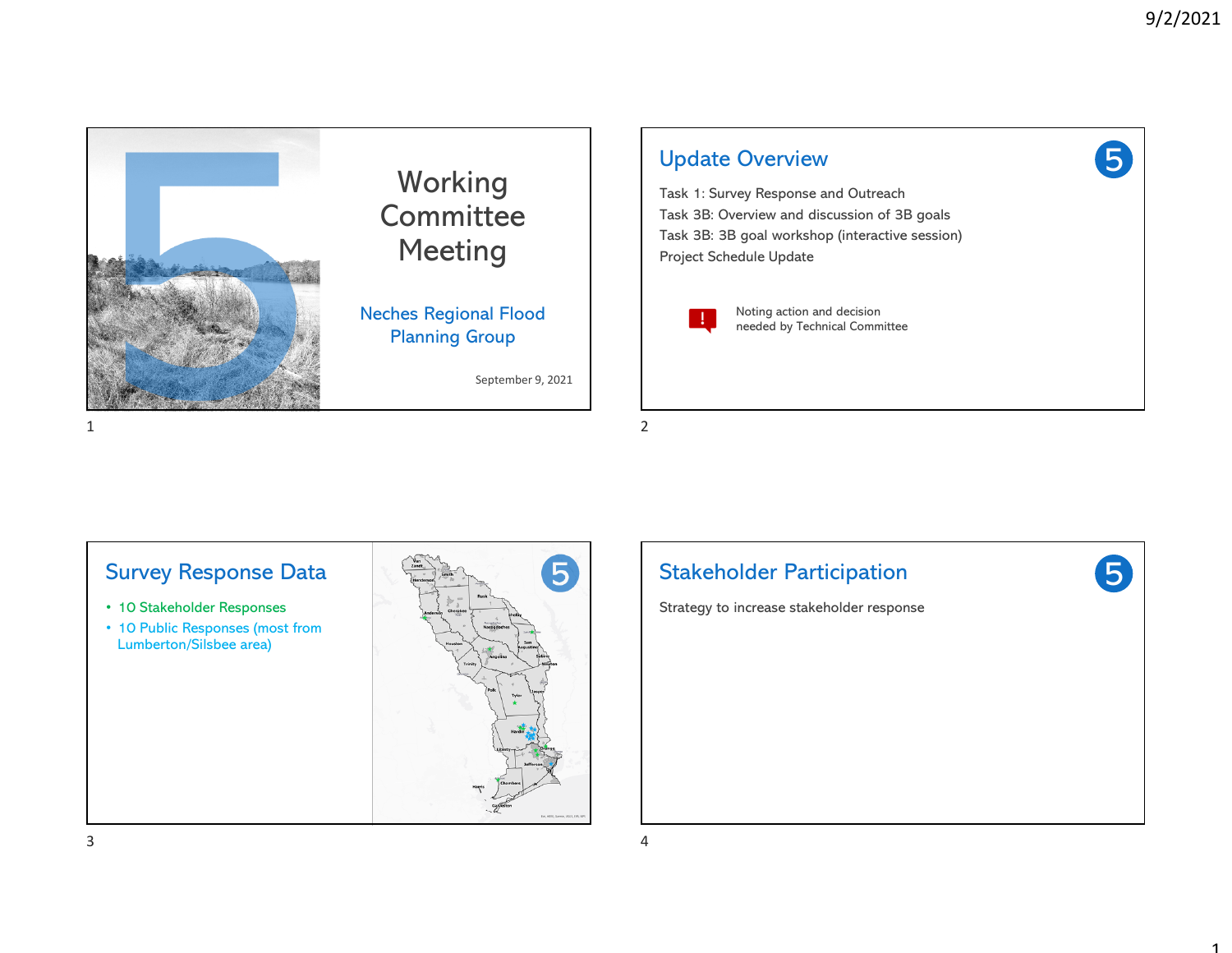





#### $7$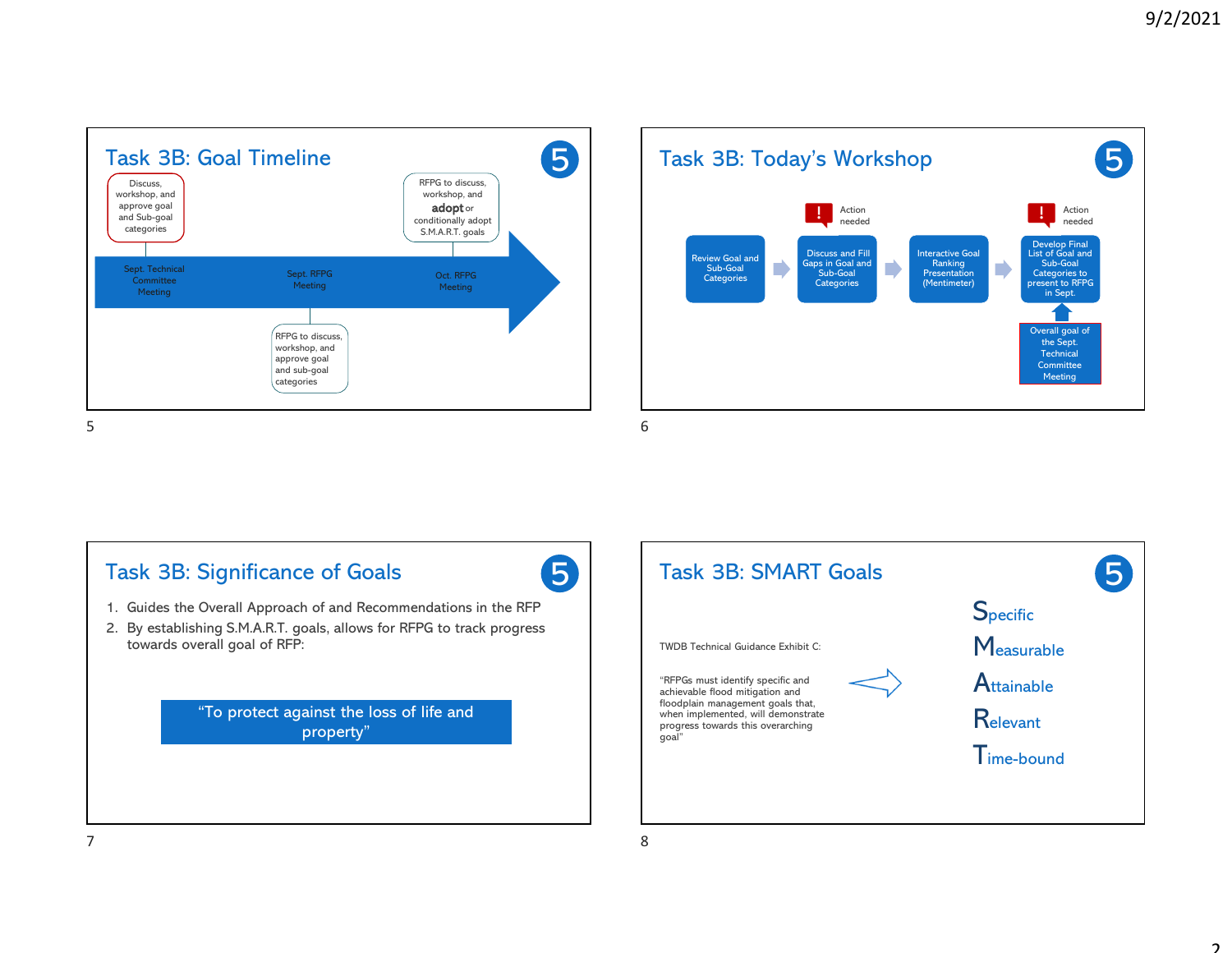



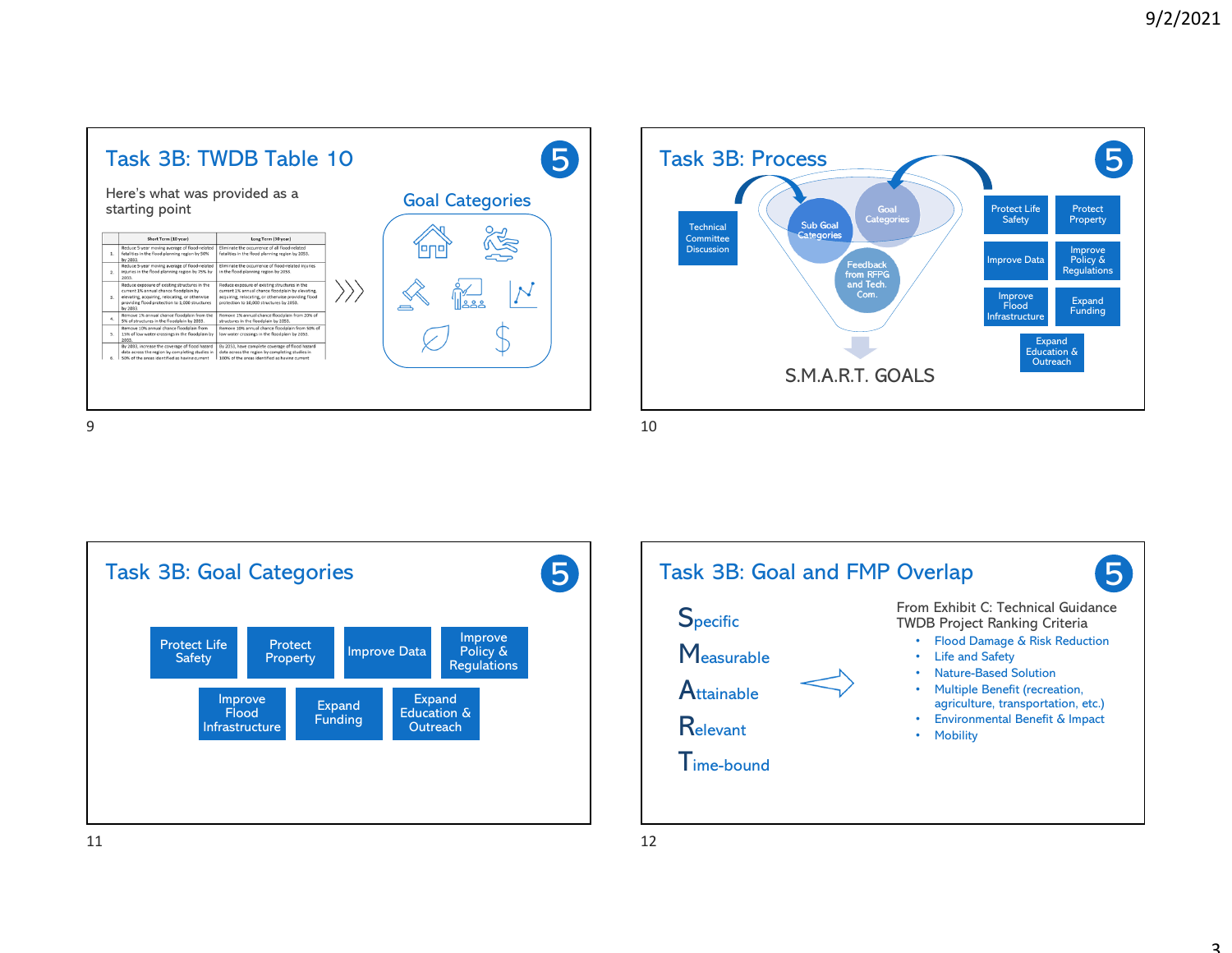

|  |                                                                                     |                                | Task 3B: Sub-Goal |
|--|-------------------------------------------------------------------------------------|--------------------------------|-------------------|
|  | PROTECT LIFE SAFETY                                                                 |                                |                   |
|  | Reduce number of deaths                                                             |                                |                   |
|  | Reduce number of injuries                                                           |                                |                   |
|  | Improve emergency access and response<br>(including mobility and access to shelter) |                                |                   |
|  | (Additional)                                                                        | <b>ACTION</b><br><b>NEEDED</b> | $\clubsuit$       |
|  |                                                                                     |                                |                   |
|  |                                                                                     |                                |                   |
|  |                                                                                     |                                |                   |
|  |                                                                                     |                                |                   |

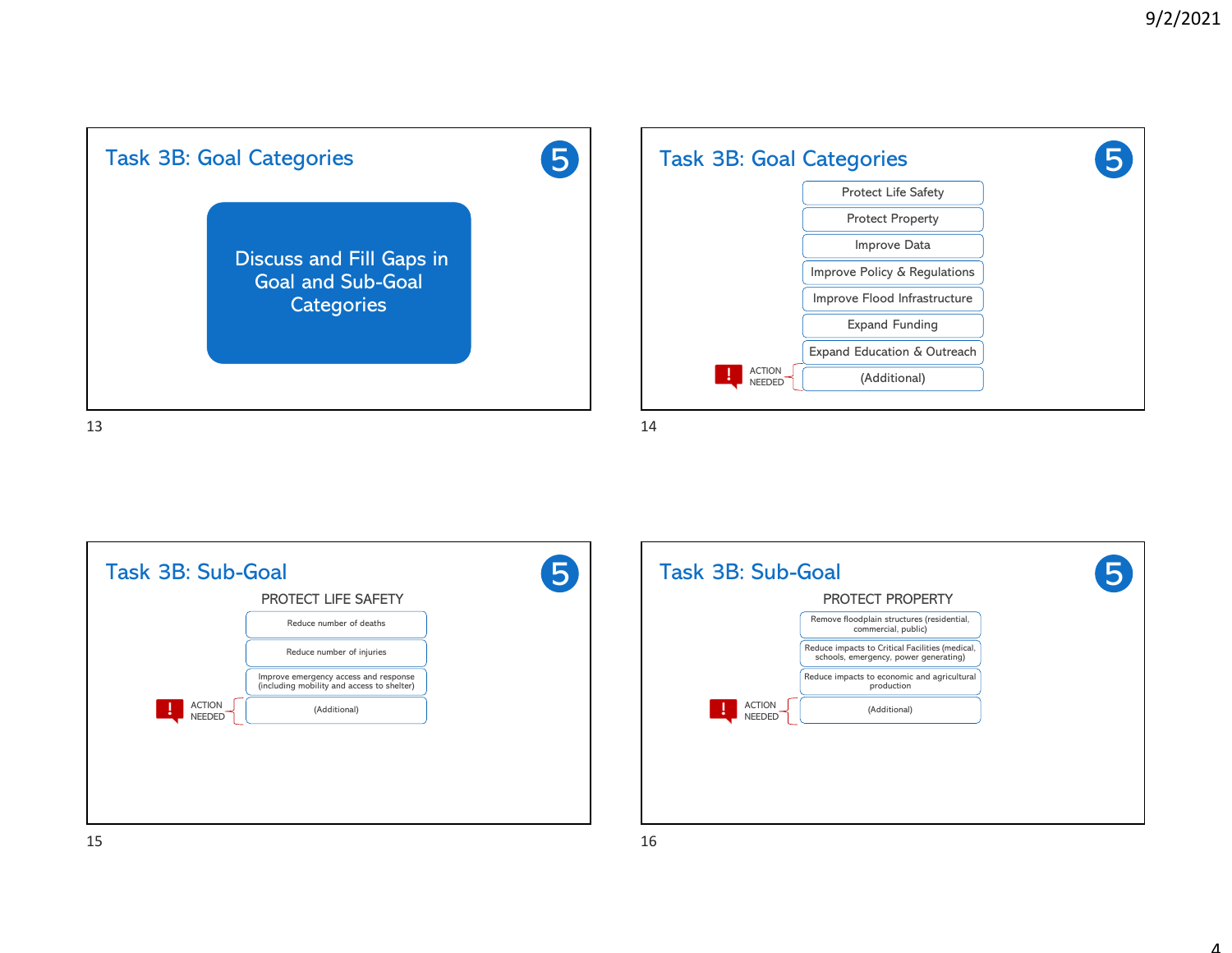| Identify and assess existing flood<br>infrastructure within the Region<br>Improve understanding of flood risk;<br>Increase extent and improve detail of H&H<br>modeling and mapping<br>Develop and maintain critical infrastructure<br>database |               | <b>IMPROVE DATA</b> |  |
|-------------------------------------------------------------------------------------------------------------------------------------------------------------------------------------------------------------------------------------------------|---------------|---------------------|--|
|                                                                                                                                                                                                                                                 |               |                     |  |
|                                                                                                                                                                                                                                                 |               |                     |  |
|                                                                                                                                                                                                                                                 |               |                     |  |
| <b>NEEDED</b>                                                                                                                                                                                                                                   | <b>ACTION</b> | (Additional)        |  |

| Task 3B: Sub-Goal                    | <b>IMPROVE POLICY AND REGULATIONS</b>                                                                                 | 5 |
|--------------------------------------|-----------------------------------------------------------------------------------------------------------------------|---|
|                                      | Increase Community NFIP/CRS participation                                                                             |   |
|                                      | Enhance local code, drainage criteria manuals<br>and development standards (higher standards,<br>land use ordinances) |   |
|                                      | Improve enforcement of floodplain<br>management regulations                                                           |   |
|                                      | Improve interjurisdictional coordination                                                                              |   |
| <b>ACTION</b><br>÷.<br><b>NEEDED</b> | (Additional)                                                                                                          |   |
|                                      |                                                                                                                       |   |



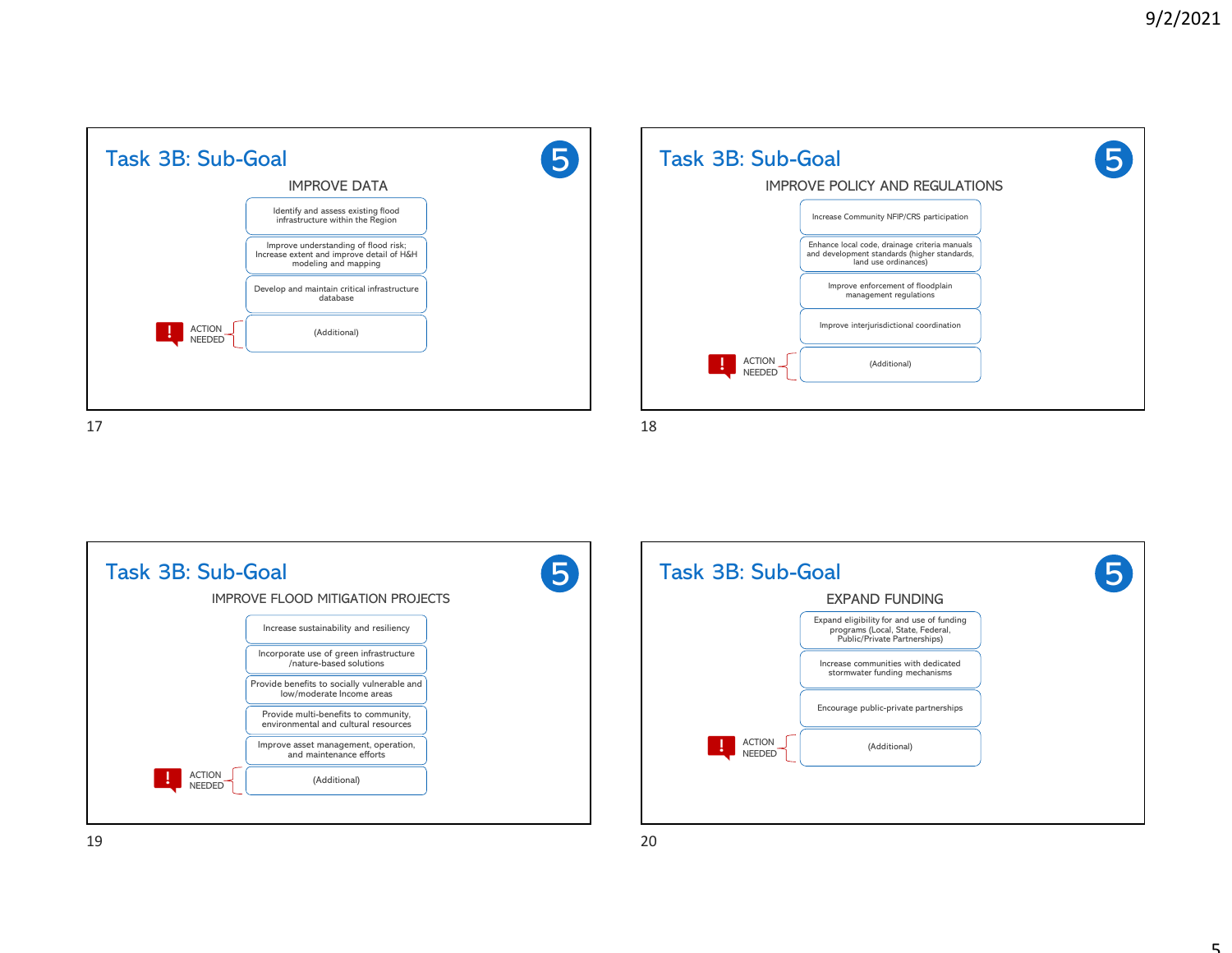



Task 3B: RFPG Input Method Discussion 5 How do we want to present the Goals and Sub-Goals to the RFPG and solicit their vote? Mentimeter General **Discussion Other Voting** Method ACTION NEEDED  $23$ 

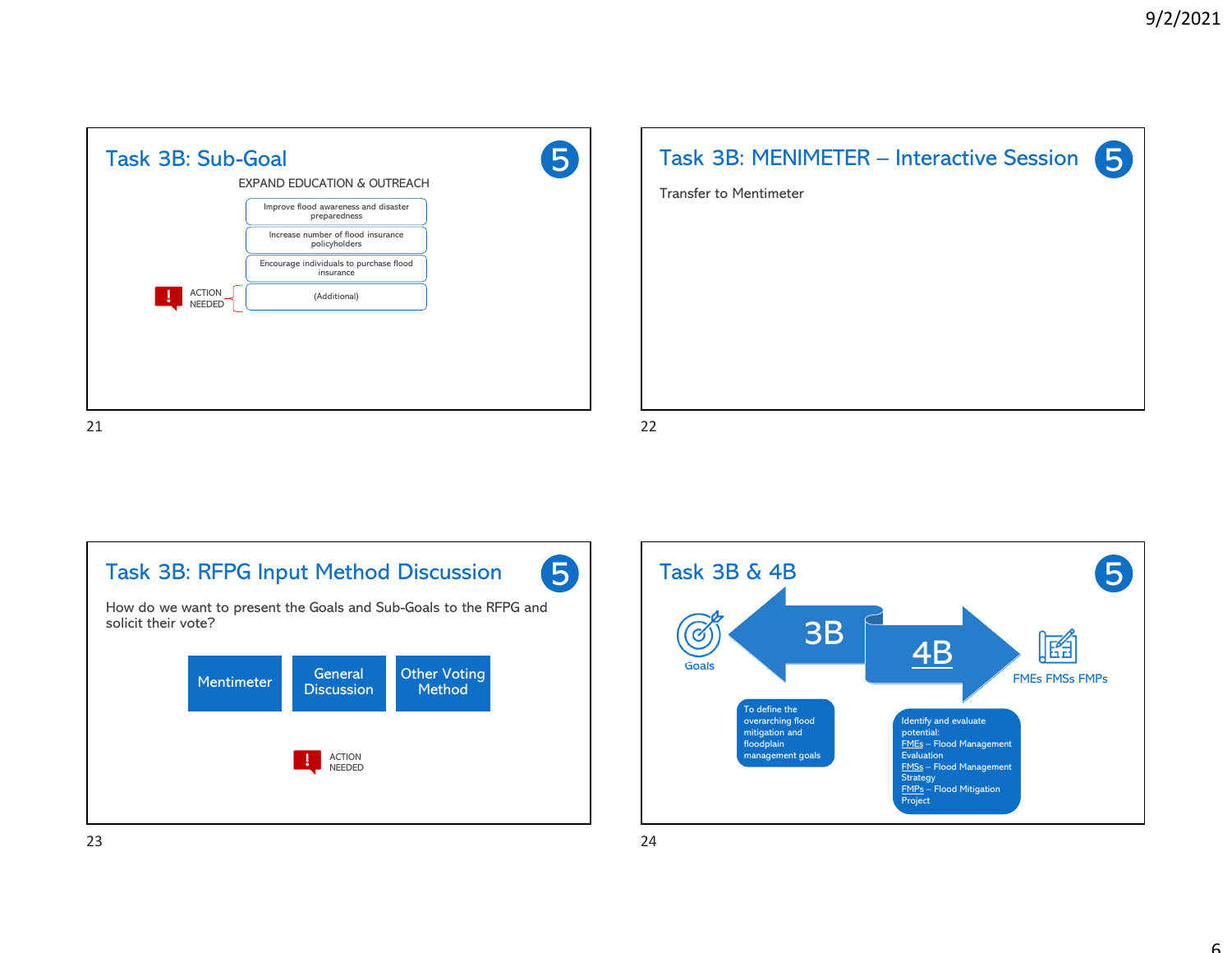# **Neches Regional Flood Plan (NRFP)**

## **Flood Mitigation and Floodplain Management Goals Feedback**

#### Objective:

This document should serve as a tool to inform readers of the concept of flood mitigation and floodplain management goals (Task 3B) within the regional flood plan and to solicit feedback for consideration in the development of goals for the NRFP. There will be opportunities for additional input into the Regional Flood Planning process, so stay tuned!

#### Purpose and Significance of Regional Flood Planning Goals:

The overarching goal of all regional flood plans is to protect against the loss of life and property. Identifying SMART goals (Specific, Measurable, Attainable, Relevant, and Time-bound) as part of Task 3B will allow the NFPG to track progress towards reducing flood risk to life and property in the Neches Region and guide the overall approach of and recommendations in the regional flood plan.

#### Requirements of Identified Goals:

- These goals should direct the focus of the plan towards the overarching goal to protect against the loss of life and property.
- The Regional Flood Planning Group shall identify specific and achievable goals that, when implemented, will demonstrate progress towards this overarching goal.
- Identified goals should be measurable to be able to track the effectiveness of the regional flood planning effort.
- Identified goals should have a duration or term associated (ie. Short term = 10-years; Long term  $= 30$ -years).
- The goals must be applicable to the entire region or at a minimum the HUC-8 Watershed level.
- The Regional Flood Planning Group must identify the residual risk corresponding to every goal. Residual risk is defined as the risk that remains in the region after the goal has been met or the constraints of the goal have been exceeded.
- Every project, evaluation, and strategy to mitigate flood risk subsequently identified in the plan must be associated with a defined goal.

Below are examples of goals based on those provided by the Texas Water Development Board (TWBD) in Exhibit C (Table 10) of the Technical Guidance. These examples *are not* draft goals and *are not* meant to serve as recommendations to the NRFPG nor are these specific examples required for inclusion in the regional flood plan. The examples below are to strictly serve as a starting point to facilitate discussion and input.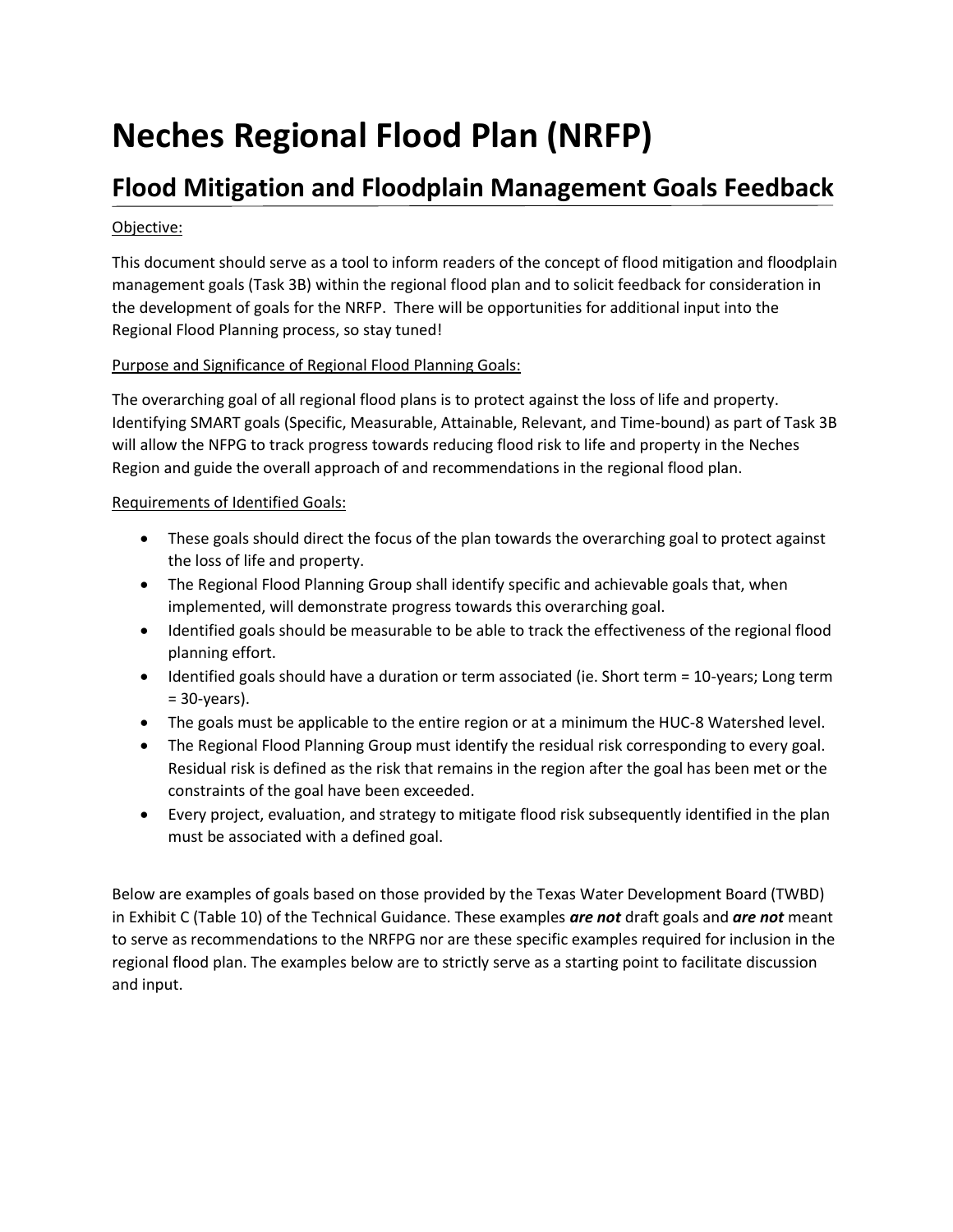|     | Short Term (10 year)                                                                                                                                                                                     | Long Term (30 year)                                                                                                                                                                                                                                       |
|-----|----------------------------------------------------------------------------------------------------------------------------------------------------------------------------------------------------------|-----------------------------------------------------------------------------------------------------------------------------------------------------------------------------------------------------------------------------------------------------------|
| 1.  | Reduce 5-year moving average of flood-related<br>fatalities in the flood planning region by 50%<br>by 2033.                                                                                              | Eliminate the occurrence of all flood-related<br>fatalities in the flood planning region by 2053.                                                                                                                                                         |
| 2.  | Reduce 5-year moving average of flood-related<br>injuries in the flood planning region by 75% by<br>2033.                                                                                                | Eliminate the occurrence of flood-related injuries<br>in the flood planning region by 2053.                                                                                                                                                               |
| 3.  | Reduce exposure of existing structures in the<br>current 1% annual chance floodplain by<br>elevating, acquiring, relocating, or otherwise<br>providing flood protection to 10% of structures<br>by 2033. | Reduce exposure of existing structures in the<br>current 1% annual chance floodplain by elevating,<br>acquiring, relocating, or otherwise providing flood<br>protection to 20% of structures by 2053.                                                     |
| 4.  | Remove existing 1% annual chance floodplain<br>from the 5% of structures in the floodplain by<br>2033.                                                                                                   | Remove existing 1% annual chance floodplain from<br>20% of structures in the floodplain by 2053.                                                                                                                                                          |
| 5.  | Remove 1% annual chance floodplain from<br>15% of low water crossings in the floodplain by<br>2033 or include flood safety.                                                                              | Remove 1% annual chance floodplain from 50% of<br>low water crossings in the floodplain by 2053 or<br>include flood safety.                                                                                                                               |
| 6.  | By 2033, increase the coverage of flood hazard<br>data using Atlas 14 across the region by<br>completing studies in 50% of the areas<br>identified as having current gaps in flood<br>mapping.           | By 2053, have complete coverage of flood hazard<br>data using Atlas 14 across the region by completing<br>studies in 100% of the areas identified as having<br>current gaps in flood mapping and have an ongoing,<br>funded maintenance plan for updates. |
| 7.  | By 2033, enroll all current non-participating<br>communities into the National Flood Insurance<br>Program.                                                                                               | Maintain 100% community enrollment with no<br>suspensions or sanctions.                                                                                                                                                                                   |
| 8.  | By 2033, 25% of all communities have adopted<br>regulations/ordinances higher than NFIP-<br>minimum standards.                                                                                           | By 2053, 50% of all communities have adopted<br>regulations/ordinances higher than NFIP-minimum<br>standards.                                                                                                                                             |
| 9.  | By 2033, 50% of the communities have a<br>documented, operational, and fully funded<br>stormwater asset management plan and<br>system.                                                                   | By 2053, 75% of the communities have a<br>documented, operational, and fully funded<br>stormwater asset management plan and system.                                                                                                                       |
| 10. | By 2033, RFPG recommends minimum<br>stormwater infrastructure design standards<br>applicable across the region.                                                                                          |                                                                                                                                                                                                                                                           |
| 11. | By 2033, RFPGs will consider and incorporate<br>nature-based practices in their flood risk<br>reduction projects. (LID, Envision, FEMA<br>Nature-Based Solutions guide)                                  |                                                                                                                                                                                                                                                           |
| 12. | By 2033, 50% of the region's population is part<br>of a municipality that has a dedicated<br>municipal drainage charge, drainage district<br>fee, or other continuous funding mechanism.                 | By 2053, 90% of the region's population is part of<br>a municipality that has a dedicated municipal<br>drainage charge, drainage district fee, or other<br>continuous funding mechanism.                                                                  |